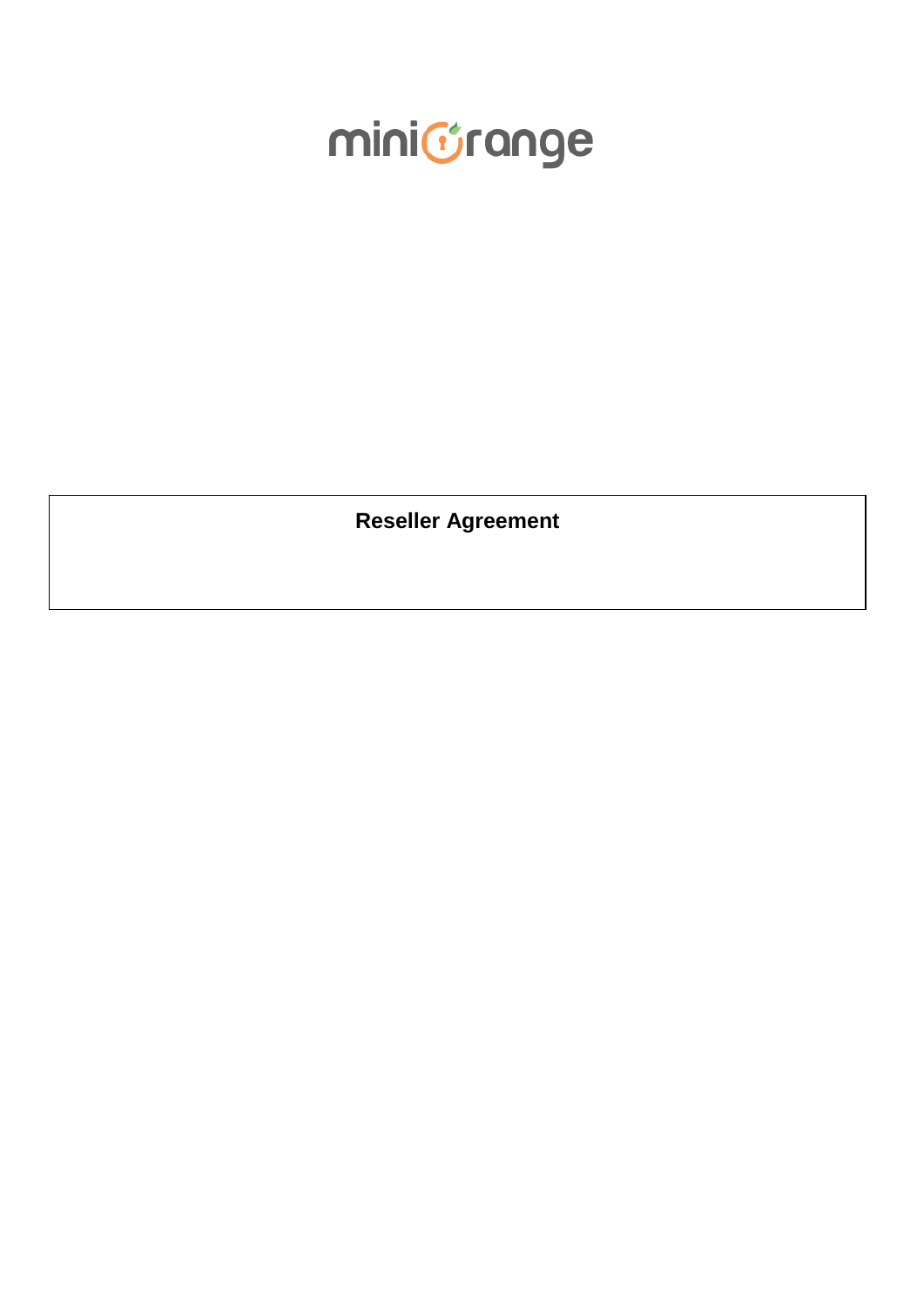# *RESELLER AGREMENT*

By signing below, each of us agrees to the terms of this page and the following pages.

This miniOrange Reseller Agreement (the "**Reseller Agreement**") is between the applicable reseller ("**you**" or "**Reseller**"), and miniOrange Security Software Pvt. Ltd. If you are agreeing to this Reseller Agreement not as an individual but on behalf of your company, then "Reseller" or "you" means your company, and you are binding your company to this Reseller Agreement.

This Reseller Agreement is a separate agreement from the agreement that miniOrange has with its end users at [https://www.miniorange.com/usecases/miniOrange\\_User\\_Agreement.pdf](https://www.miniorange.com/usecases/miniOrange_User_Agreement.pdf) (as may be modified by miniOrange from time to time, "**miniOrange User Agreement**"). For convenience and consistency, however, the definitions of certain terms related to our products and services will be the same as those in the miniOrange User Agreement.

### **1. License Grants**

miniOrange hereby grants you a one-time, non-transferable, non-exclusive, non-sublicensable license to distribute miniOrange on-premise software (**"Product"**) solely for use by one customer who is the licensee.

#### **2. No reverse engineering**

You will not

- 1. create or attempt to, or aid or permits others to, create by reverse engineering, disassembly, decompilation, reverse engineering or otherwise, the internal structure, the source code, hardware design, or organization of Product, unless expressly permitted by Law,
- 2. copy, modify, translate, or create derivative works of software included in Product,
- 3. separate the Product into component parts for distribution or transfer to a third party.

#### **3. No Use Right**

Only the end user customer of the Product may use the Product. You are not permitted to use Products under this Reseller Agreement for your own benefit. To the extent that you nevertheless gain any access to the Product, all license restrictions in the miniOrange User Agreement apply to you. miniOrange have and will retain all rights, title and interest (including without limitation all patent, copyright, trademark, trade secret and other intellectual property rights) in and to all Products, service descriptions, documentation, and underlying technology ("**miniOrange Technology**"), and all copies, modifications and derivative works thereof, including without limitation as may incorporate Feedback. You acknowledge that you are obtaining only a limited right to resell the Product and that irrespective of any use of the words "purchase", "sale" or like terms hereunder no ownership rights are being conveyed to you under this Reseller Agreement or otherwise.

## **4. Intellectual Property**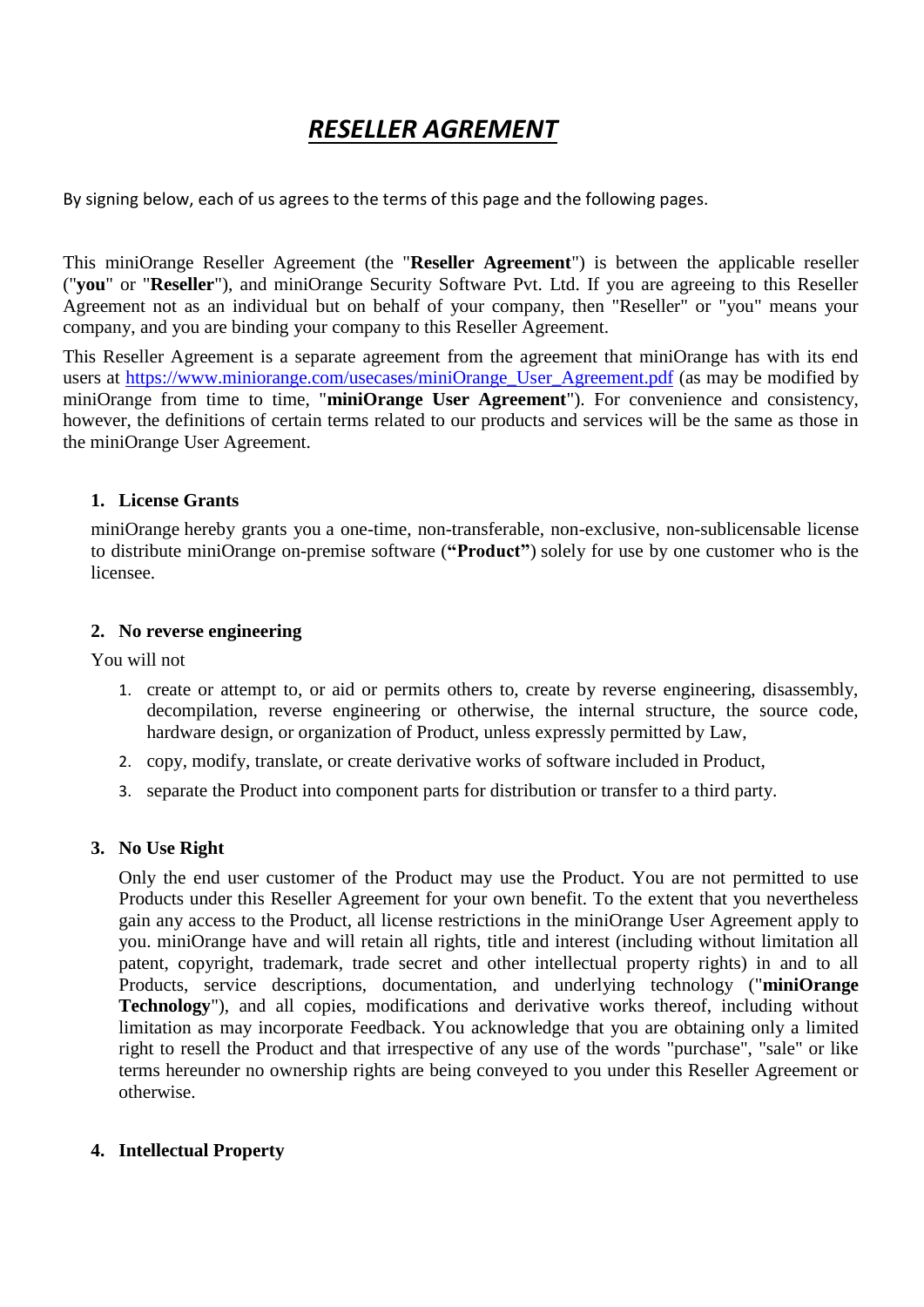Except for rights expressly granted under this agreement, nothing in this agreement will function to transfer any of either party's Intellectual Property rights to the other party, and each party will retain exclusive interest in and ownership of its Intellectual Property developed before this agreement or developed outside the scope of this agreement.

### **5. Confidentiality**

Except as otherwise set forth in this Reseller Agreement, each party agrees that all code, inventions, know-how, business, technical and financial information it obtains (as "**Receiving Party**") from the disclosing party ("**Disclosing Party**") constitute the confidential property of the Disclosing Party ("**Confidential Information**"), provided that it is identified as confidential at the time of disclosure or should be reasonably known by the Receiving Party to be Confidential miniOrange is the disclosing party and The Client is the receiving party. Information due to the nature of the information disclosed and the circumstances surrounding the disclosure. Any miniOrange Technology and any performance information relating to the Products shall be deemed Confidential Information of miniOrange without any marking or further designation. Except as expressly authorized herein, the Receiving Party will hold in confidence and not use or disclose any Confidential Information. The Receiving Party's nondisclosure obligation shall not apply to information which the Receiving Party can document: (i) was rightfully in its possession or known to it prior to receipt of the Confidential Information; (ii) is or has become public knowledge through no fault of the Receiving Party; (iii) is rightfully obtained by the Receiving Party from a third party without breach of any confidentiality obligation; (iv) is independently developed by employees of the Receiving Party who had no access to such information; or (v) is required to be disclosed pursuant to a regulation, law or court order (but only to the minimum extent required to comply with such regulation or order and with advance notice to the Disclosing Party). The Receiving Party acknowledges that disclosure of Confidential Information would cause substantial harm for which damages alone would not be a sufficient remedy, and therefore that upon any such disclosure by the Receiving Party the Disclosing Party shall be entitled to appropriate equitable relief in addition to whatever other remedies it might have at law.

#### **6. Dispute Resolution**

This Reseller Agreement or any claim, cause of action or dispute ("claim") arising out of or related to this Reseller Agreement shall be governed by the laws of the state of New Jersey regardless of your country of origin or where you access miniOrange, and notwithstanding of any conflicts of law principles and the United Nations Convention for the International Sale of Goods. You and miniOrange agree that all claims arising out of or related to this Agreement must be resolved exclusively by a state or federal court located in Santa Clara County, New Jersey or Pune, Maharashatra except as otherwise agreed by the parties or as described in the Arbitration Option paragraph below. You and miniOrange agree to submit to the personal jurisdiction of the courts located within Santa Clara County, New Jersey or Pune, Maharashtra for the purpose of litigating all such claims. Notwithstanding the above, you agree that miniOrange shall still be allowed to apply for injunctive remedies (or an equivalent type of urgent legal relief) in any jurisdiction.

#### **7. Arbitration**

In the event of any controversy or claim arising out of or relating to this Reseller Agreement, the parties hereto shall consult and negotiate with each other and, recognizing their mutual interests, attempt to reach a solution satisfactory to both parties. If the parties do not reach a settlement within a period of 60 days, any unresolved controversy or claim arising out of or relating to this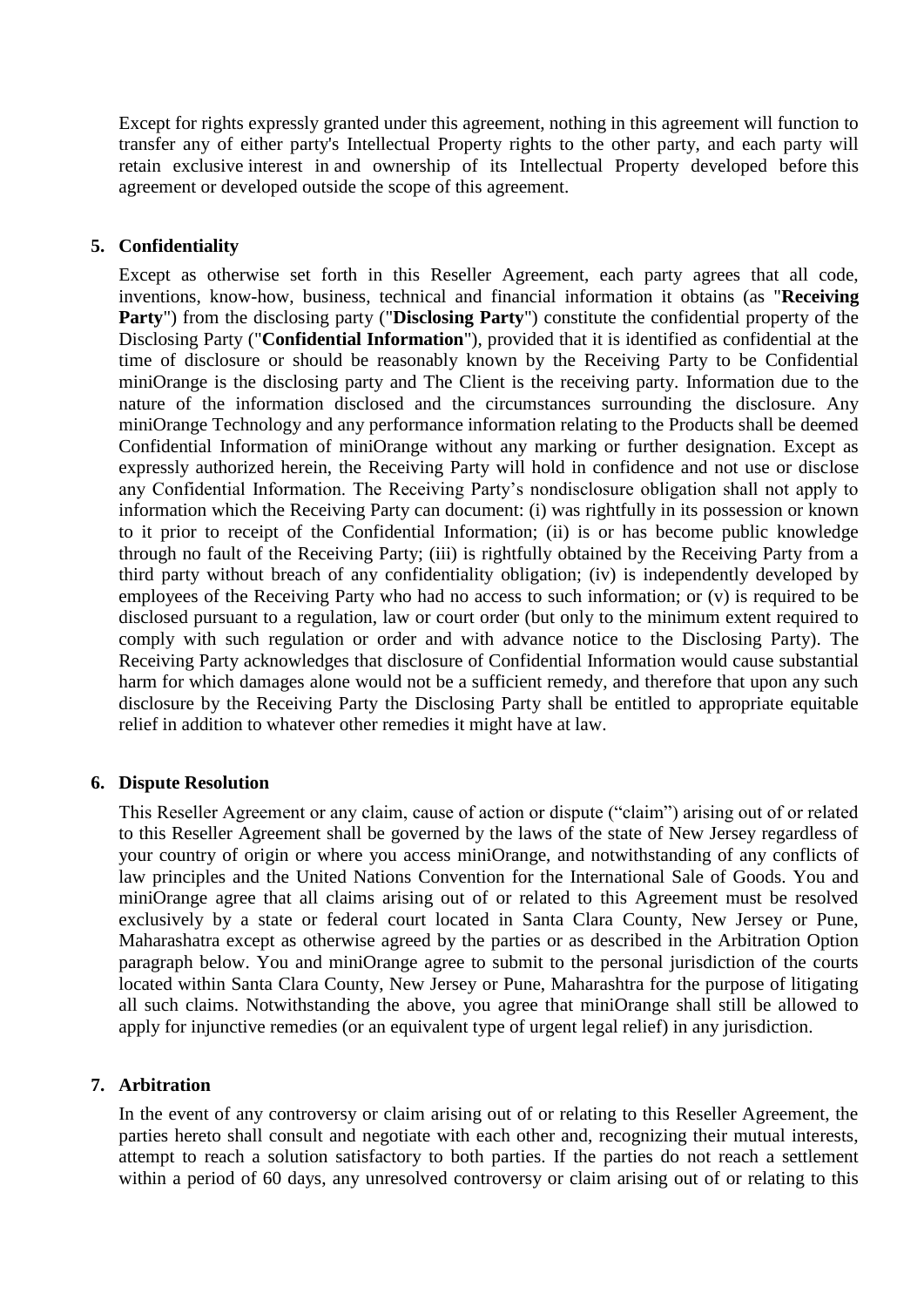Reseller Agreement shall proceed to binding arbitration under the Rules of Arbitration of the International Chamber of Commerce. In the event a party elects arbitration, they shall initiate such arbitration through an established alternative dispute resolution ("ADR") provider mutually agreed upon by the parties. The ADR provider and the parties must comply with the following rules: (a) the arbitration shall be conducted by telephone, online and/or be solely based on written submissions, the specific manner shall be chosen by the party initiating the arbitration; (b) the arbitration shall not involve any personal appearance by the parties or witnesses unless otherwise mutually agreed by the parties; and (c) any judgment on the award rendered by the arbitrator shall be final and may be entered in any court of competent jurisdiction.

#### **8. Indemnity**

You are fully responsible for all liabilities and expenses of any type whatsoever that may arise on account of your resale of Product. You will indemnify, hold harmless and (at miniOrange' option) defend miniOrange from and against any claim, loss, cost, liability or damage, including attorneys' fees, for which miniOrange becomes liable arising from or relating to: (a) any breach or alleged by you of any term of this Reseller Agreement, (b) the issuance by you of any warranty or representation regarding miniOrange or its products or services not specified in the miniOrange User Agreement, or (c) any of your other acts or omissions in connection with the marketing or resale of the Product under this Reseller Agreement.

#### **9. DISCLAIMER OF WARRANTIES**

For the avoidance of doubt, any and all commitments, indemnities and other terms and conditions offered by miniOrange with respect to use of the Product are made directly by miniOrange to the end user in accordance with the miniOrange User Agreement and do not extend to you as a Reseller. We make NO WARRANTIES, EXPRESS OR IMPLIED, STATUTORY OR OTHERWISE, TO you as a RESELLER, INCLUDING BUT NOT LIMITED TO IMPLIED WARRANTIES OF MERCHANTABILITY, FITNESS FOR A PARTICULAR PURPOSE, OR TITLE AND NON-INFRINGEMENT.

#### **10. LIMITATION OF LIABILITY**

TO THE FULLEST EXTENT ALLOWED BY LAW, MINIORANGE SHALL NOT BE LIABLE FOR ANY LOSS OF USE, LOST DATA, FAILURE OF SECURITY MECHANISMS, INTERRUPTION OF BUSINESS, OR ANY INDIRECT, SPECIAL, INCIDENTAL, OR CONSEQUENTIAL DAMAGES OF ANY KIND (INCLUDING LOST PROFITS), REGARDLESS OF THE FORM OF ACTION, WHETHER IN CONTRACT, TORT (INCLUDING NEGLIGENCE), STRICT LIABILITY OR OTHERWISE, EVEN IF INFORMED OF THE POSSIBILITY OF SUCH DAMAGES IN ADVANCE. TO THE FULLEST EXTENT ALLOWED BY LAW, MINIORANGE'S ENTIRE LIABILITY UNDER THIS RESELLER AGREEMENT SHALL NOT EXCEED THE AMOUNTS ACTUALLY PAID BY RESELLER TO MINIORANGE IN RESPECT OF THE RESELLER ORDER THAT IS THE SUBJECT OF THIS RESELLER AGREEMENT.

#### **11. General**

This Reseller Agreement is the entire agreement between you and miniOrange relating to the resale of Product as described in this Reseller Agreement and supersedes all prior or contemporaneous oral or written communications, proposals and representations with respect to